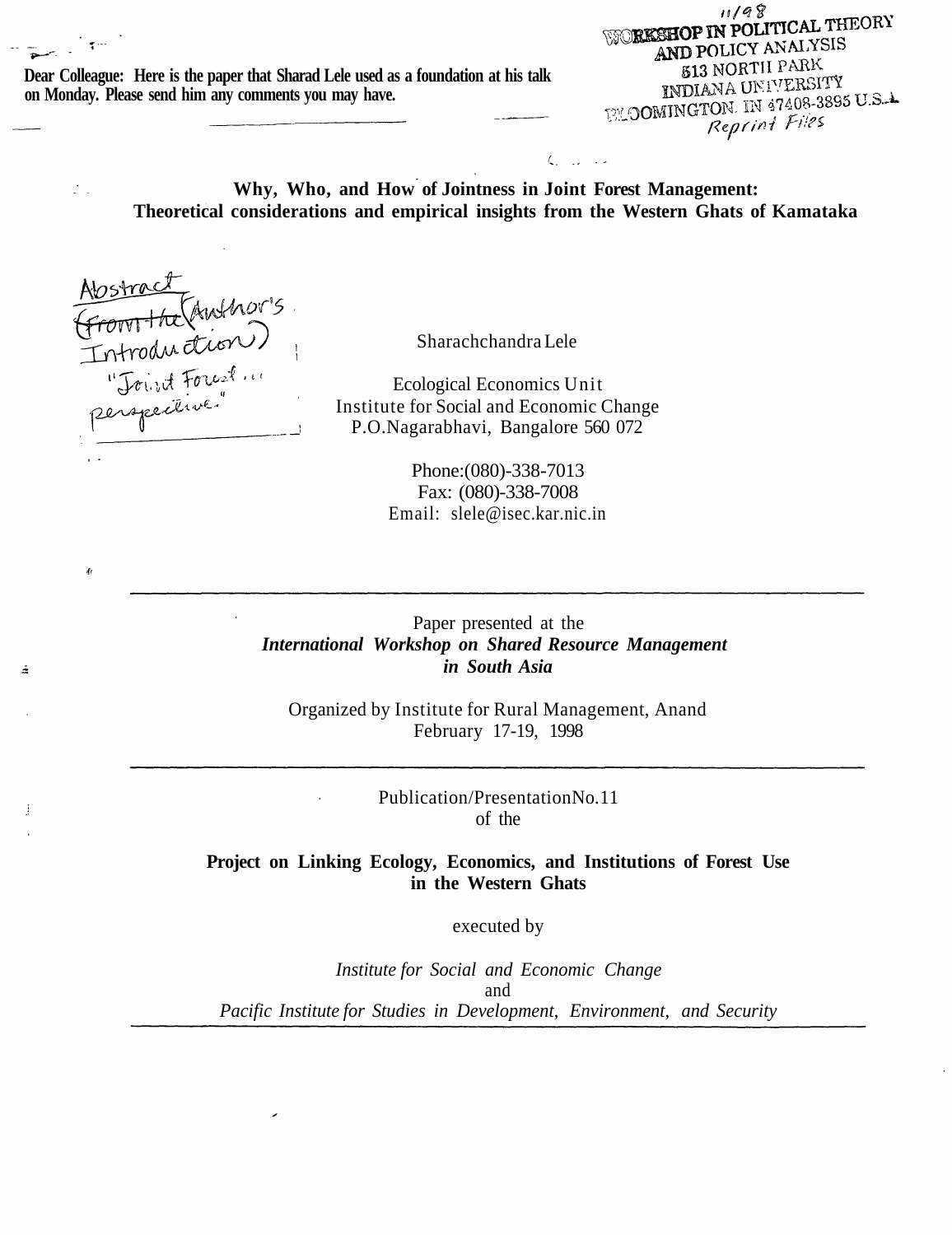# **Why, Who, and How of Jointness in Joint Forest Management: Theoretical considerations and empirical insights from the Western Ghats of Karnataka**

Sharachchandra Lele

Ecological Economics Unit Institute for Social and Economic Change P.O.Nagarabhavi, Bangalore 560 072

#### **1. Introduction**

Joint Forest Management (JFM) has become the new catchphrase in forest management in India today, being regarded as a beacon of hope by the pro-people lobby and as a donorimposed fashion by many hardline foresters. Neither characterization is entirely inaccurate, but JFM is probably best seen as an experiment with institutional arrangements for achieving the goals of forest policy; an experiment that is now being attempted in at least 15 states of the country, covering most of the forested regions.

There is now an extensive literature on the ongoing experiments and experiences with JFM in India (SPWD, 1993; Poffenberger and McGean, 1996, Wasteland News, various issues). Much of the discussion naturally focuses on specifics—the manner in which the concept is being implemented in various regions and concerns therein. There are also attempts to draw some generalizations from these specific experiences on the ecological, economic or institutional issues (the categorization currently in vogue) of JFM.

I shall focus here on the conceptual basis of JFM, not on any of its specific implementations. In keeping with the objectives of this workshop, I shall focus particularly on the question of "jointness" in management, and shall examine three broad questions: *the why, who, and how of joint management.* I shall begin by presenting what appear to be the currently accepted answers to these questions. I shall then use a combination of theoretical and empirical arguments (the latter based largely on ongoing research in the Western Ghats forests of Karnataka) to critically examine these answers and to present an alternative perspective.

## **2. The accepted logic of JFM**

In a country whose last 150 years are a history of overwhelming state control over forests, one could ask the question: Why should there be joint management of forests? A simple-minded answer would be that joint management is required because the current system of management has failed to arrest the degradation of forests in India, the basic objective of forest policy. And how is this current system to be characterised, and distinguished *from joint* management? It will be answered that the current system is a patchwork *of full state control* (Reserve Forests, Sanctuaries and National Parks) in certain areas and *open-access* in others (what are typically classified as Protected or Unclassed Forests): systems wherein the local users are either at loggerheads with the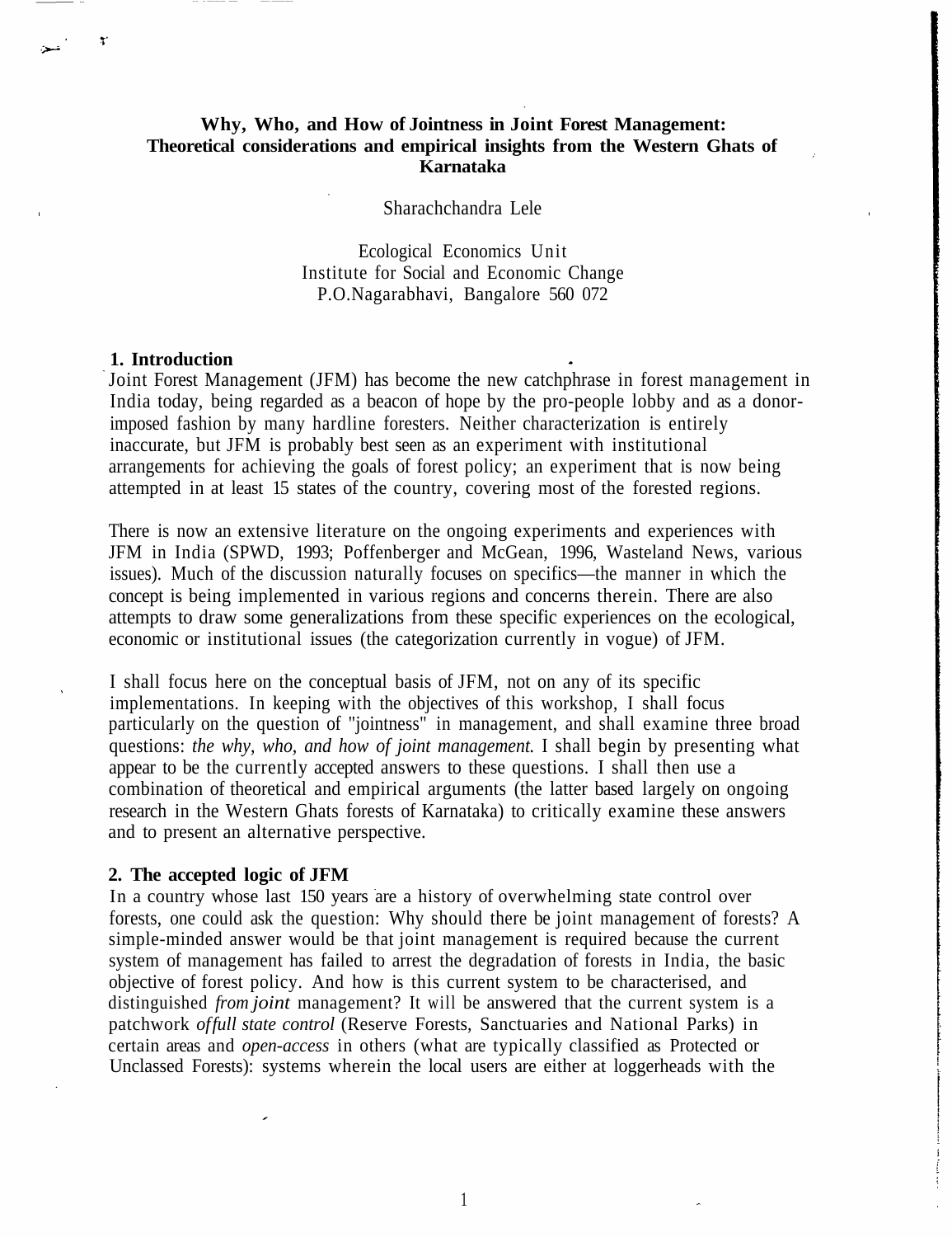slate in the former or with each other in the latter.<sup>1</sup> Given the presence of human settlements in virtually all pockets of the forests in the subcontinent, and the presumed high dependence that most of these settlements on the forests for subsistence and income, it seems obvious that forests degrade because of the practical impossibility of the state being able to protect them on its own in state-control led areas on the one hand and because of the "tragedy-of-the-commons" that obtains in those areas where local populations are given access on the other.

JFM is then seen as a means of solving both these problems: setting up a community level institution that will regulate the behaviour of individual members of the community after clear demarcation of access rights between villages, and that will also lighten the burden of the forest department by ensuring no further predation by the community on state-control led lands and even take on protection responsibilities in return for some legitimate share in the produce. Thus, the "joining of hands" envisaged in JFM-what I call the "who" of JFM—is (a) between the individual villagers into a community of forest users, and (b) between this community and the forest department (as a representative of the state).

Underpinning this proposed solution to the problem of forest degradation are a number of empirical assumptions about the local communities and their relationship with forests: 1) that the pre-JFM regime of forest rights is indeed simply one of either full state control or open access, a virtually blank slate on which the new regime of rights can be written; 2) that the "community" exists as a cohesive unit waiting to retake control over uncultivated lands (control it had supposedly exerted in pre-British times); and 3) that individual villagers generally have strong interests in using the forests and hence will participate in JFM, or where interest may be originally insufficient the "new" rights in forest products conceded by the state will be adequate to generate sufficient interest.

## **3. Why joint management?**

 $\hat{a}$ 

 $\sim$ 

á

 $\frac{1}{2}$ 

The arguments for having jointness of either kind—locally communal management and state-local cooperation—are rooted in the interdependences created by the nature of the forest ecosystem. However, closer scrutiny is required to see if they necessarily lead us to the particular institutional form currently adopted in JFM.

## **3.1 Theoretical considerations from an environmental perspective**

Let us consider how the nature of any environmental problem determines the kind of institution required for its management.<sup>2</sup> First, one must consider whether there are any externalities associated with an individual's environmental activity (in this case, forest use). If there are no externalities, or if a resource is fully and permanently *divisible,* then there are no inter-personal impacts or connections, in which case no regulatory institution is required. If one farmer's withdrawal of groundwater did not affect the water level in

<sup>1</sup> Supporters of JFM have contrasted it from conventional management on many dimensions, e.g.. multipleproduct versus timber-oriented, multi-species versus monoculrural, subsistence versus commercial, etc. (SPWD, 1992). From an institutional perspective, however, 1 would point out that these differences *follow* from the shift in the management system from stats control to joint control.

<sup>\*</sup> I follow here the approach of Arnold and Stewart (1989); see also Fisher (1981) and Stevenson (1991).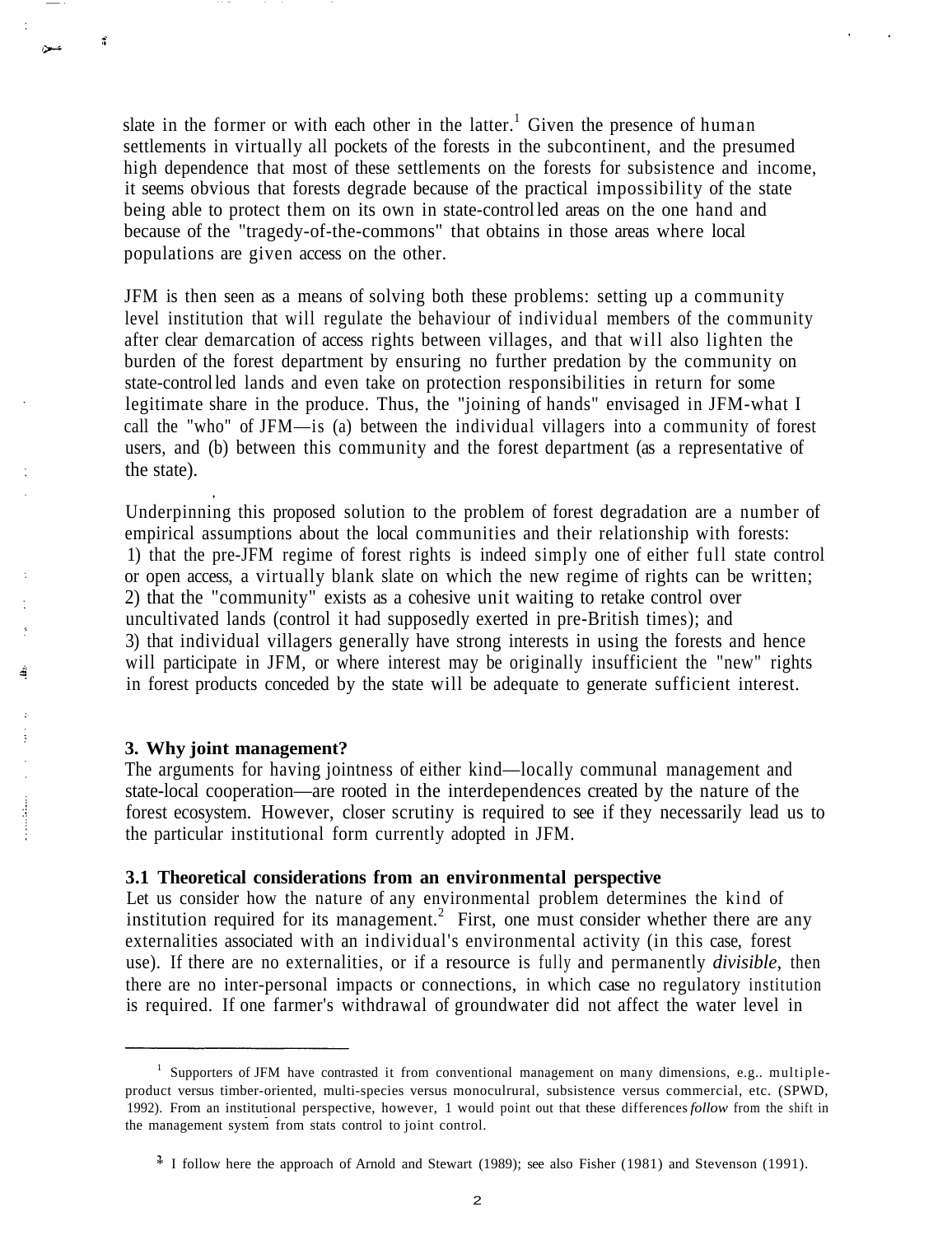another farmer's well, one would not need an institution for groundwater management. Such a resource would, in the language of resource economics, be considered a *privatizable* good: individual ownership and management of the resource would not be expected to create any social problems.

Second, one must determine the location and extent of the "community" that experiences any kind of externality. If the community is well-defined or definable, the resource or biophysical process is said to have the attribute of *excludability.* E.g., in the case of confined groundwater aquifers, the community is fairly well-defined, being the set of groundwater users living above or around that particular groundwater aquifer. When the affected community cannot be clearly demarcated, the resource or environmental activity is described as a *public* good (or bad).

Third, one must determine whether the externalities are *symmetrical,* i.e, whether similar actions by different users lead to similar impacts on all others in the community. We find that groundwater withdrawal by one well-owner may have approximately symmetrical externalities on all other wells tapping into that aquifer. Groundwater therefore qualifies to be called a *common-pool* resource<sup>3</sup>. But withdrawals from a river have asymmetrical impacts: upstream withdrawals affect downstream users but not vice-versa; river water management is therefore a problem of asymmetrical externalities. It should be noted that these characteristics are neither strictly binary (excludable or non-excludable, etc.) nor are they purely "naturally" determined; they may vary in degree and can be changed through creation of social norms.<sup>4</sup>

## **3.2 Application to forestry**

 $\tilde{a}$ 

I used the example of water above because water is a relatively simple resource. Forests, although loosely referred to as common-pool resources in the environmental literature, are actually a more complicated case. This is because forests provide multiple products and services, which vary in the extent of their divisibility, size of affected community, and symmetry of externalities created by forest use. Forests produce fuelwood, timber, leaf manure, grass, and minor forest products. They also provide soil conservation and hydrological services. They sequester carbon and are repositories of biodiversity.

Now, one could argue that certain forest products, such as fuelwood and timber, are essentially privatizable resources, because the resource is divisible: once individual forest patches are demarcated and assigned to individual users, fuelwood harvest by one user

<sup>&</sup>lt;sup>3</sup> I follow Stevenson (1991) in defining Common Pool Resources as those where indivisibilities are fundamental to the biophysical nature of the resource (such as a groundwater aquifer which cannot be partitioned amongst different farmers). In contrast, a Common Property Resource is a resource of which the property rights have been assigned to a community as a whole (such as a city park or a grazing land). Thus, a common pool resource may not be a common property resource if property rights to it are not assigned clearly to a community (as in the case of groundwater, where rights currently accrue to individuals owning land above the aquifer. Similarly, a common property resource may not really be a common pool resource: lank beds are often owned by the village community jointly, although it is physically possible to assign permanent individual ownership rights to different parts of the tank bed.

If persons living beyond a certain distance from a lake are socially prevented from fishing in the lake, the problem of excludability can be said to be diminished considerably. If, however, there is no such control, defining the affected community will be very difficult.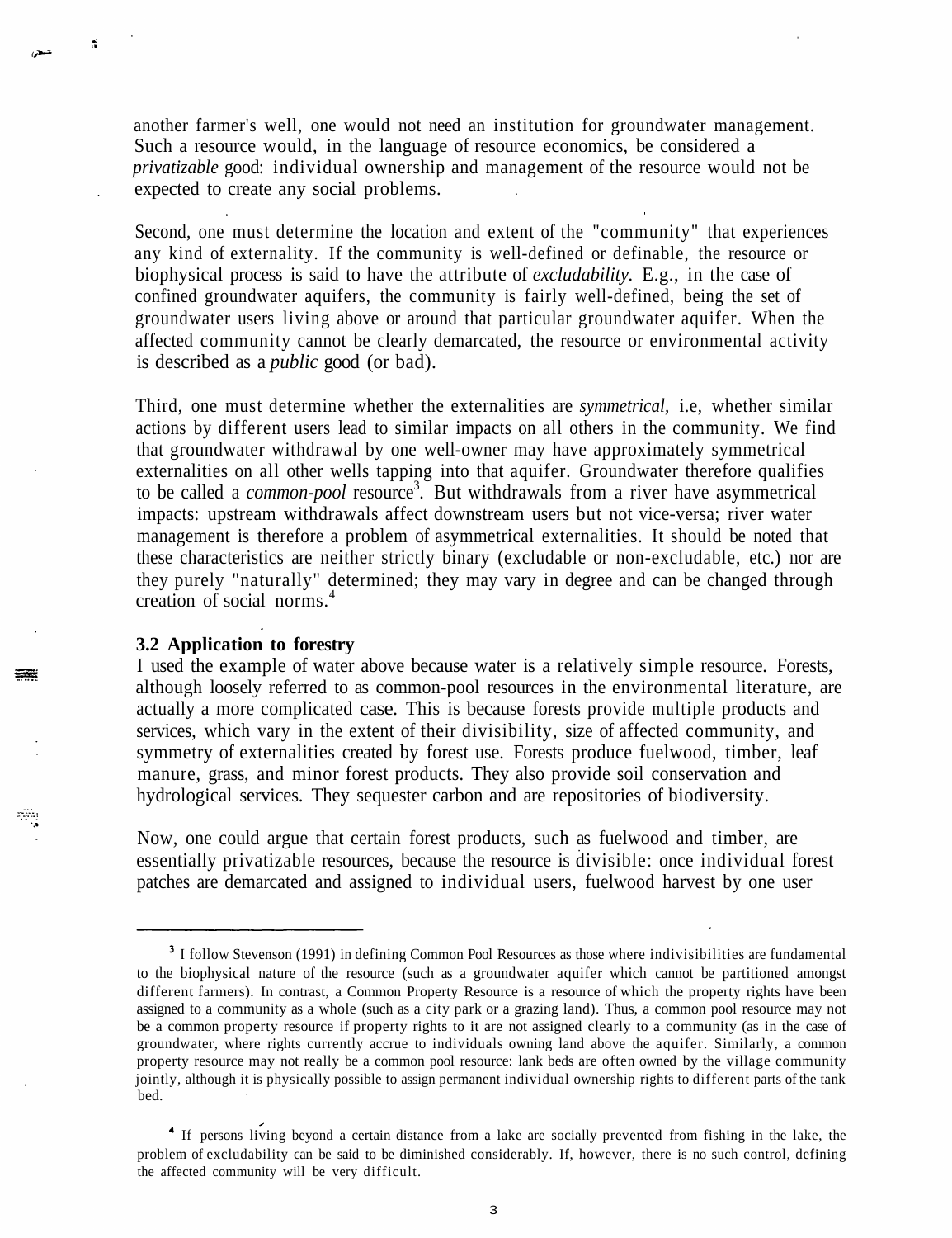has no impact on fuel wood availability of other users.<sup>5</sup> The case of grass may be somewhat more difficult: for grazing effects to be divisible will require that each individual plot have a fence to keep out others' cattle—an investment that may be beyond the capacity of individual users. Similarly, while fuelwood harvesting can be considered divisible, protection from fire may not be: once a fire starts, it could spread to all plots and hence fire prevention and fire fighting must be done by all the users "jointly". Wild animal populations, being generally more mobile, would be even less divisible, or at least divisible only at large scales (say between village clusters but not between individuals); wildlife conservation measures must therefore be adopted simultaneously by all villages within the range of that animal for them to be effective.

 $\mathbf{R}$ 

التبلان

三座

靈

However, to the extent that some boundary *can* be drawn in each case, and as long as one ignores other impacts of the use of these resources (see below), all these resources—grass, wood, or wild animals—can be considered to have excludability. And to the extent that the indivisibilities in these resources are due to biophysical processes that have no particular spatial directionality, the externalities—if any—created by the harvest of these resources by individuals can be said to be symmetrical (person A hunting recklessly affects person B as much as reckless hunting by person B would affect A). These resources are therefore amenable to (and when strong indivisibilities exist, require) *communal* management, with the appropriate "community" varying from perhaps neighbouring households to entire village clusters or even larger depending scales upon the resource and the biophysical processes involved.

On the other hand, services such as soil conservation and hydrological control have strong asymmetry: upstream forest conservation benefits downstream farmers, but not viceversa. And the affected community may be well beyond typical definitions of "local" communities. The most extreme case is the carbon sequestration benefit of tree growth: individuals grow trees but the benefit accrues to the globe as a whole! These aspects of forests provide the justification for granting a say to "non-local" communities in local forest management.

Traditionally, the state has arrogated to itself the role of representative of all non-local communities for all these extra-regional or pubic good aspects of forests. The state determines what rights the non-local communities have and places corresponding restrictions on local forest users, and in most cases itself manages the forest to provide or enhance the non-local benefits. The non-local communities are never explicitly consulted, nor are they involved in any kind of negotiation with upstream forest users. But this need not necessarily be so. For instance, it is well known that in traditional canal irrigation systems, downstream farmers negotiate with upstream ones and arrive at some understanding sharing of water and of canal maintenance costs without the intervention of the state. Similar negotiations could be allowed between upstream forest users and downstream farmers. The role of the state would then be to act as a court of appeal against breach of contracts, once they are reached.

Strictly speaking, one may argue that although the growth of one tree is largely independent of the growth of another tree — hence, creating divisibility—the same cannot be said for regeneration: pollination and seed formation will typically involve more than one tree and pollinating agents such as bees that cut across most socially drawn boundaries. However, another way of putting the privatizable argument would be that forest trees are as privatizable as agricultural crops.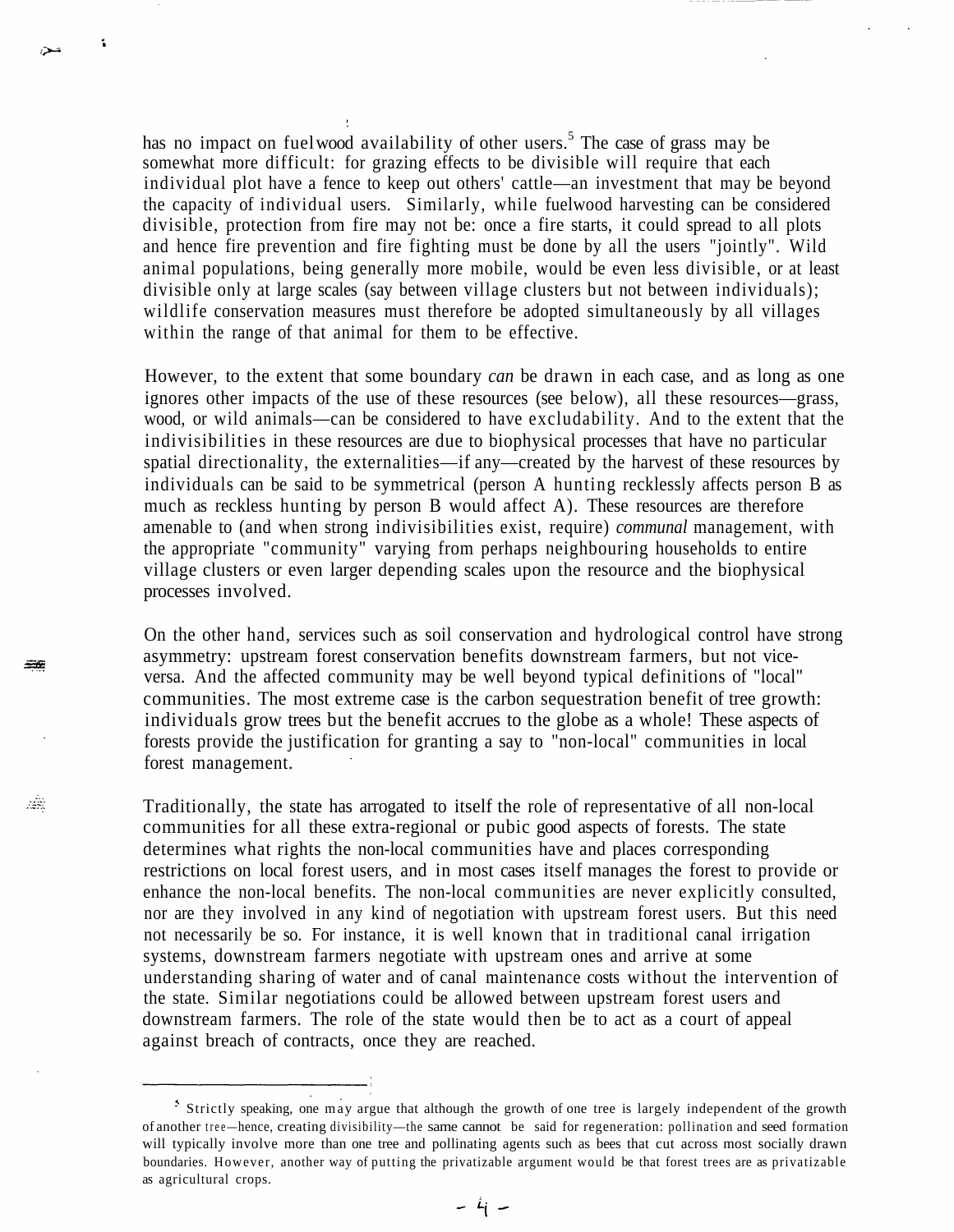Note also that, following this logic, the "jointness" in management in the case of asymmetrical externalities should be much lesser than that in the case of symmetrical ones. In the former case, the role of the non-local beneficiaries (or their representatives) really ought to be limited to arriving at a contract and then monitoring its implementation by the local users in return for whatever benefits promised. Having set mutually acceptabl goals, the day-to-day management can be left to the local community.

### 3.3 Social arguments for jointness in management

ة المستحقق

₩

್ಲಿಷ್

There are also social arguments for jointly managing resources. Even when a resource is fully divisible and privatizable, there is a role for the state or some people's institution, viz., actual dividing the resource and ensuring that the division is *fair.* And this can be a recurring process, as the rights-holders (individuals, families or communities) grow, die, divide, or migrate, or as technological change creates new divisibilities or externalities.

Again, when we say that externalities exist and are symmetrical, we are implicitly assuming an even distribution of rights to that particular resource (e.g., groundwater rights to all farmers holding land above the aquifer). But this distribution does not arise in a vacuum; it is societally determined, modified<sup>6</sup>, and enforced. Note that the "community" may not always be in a position to enforce a fair distribution (or to come to an agreement over what constitutes fairness), because the community may be (as typical rural Indian communities are) highly differentiated in socioeconomic terms.

Even if rights are fairly distributed, communal management requires the ability to impose sanctions on internal violators, and also prevent external poaching. While the former may be possible without recourse to outside agencies in certain close-knit communities, in others internal inequities may prevent equal imposition unless the institution is bolstered from outside. And the protection of the resource from outside poachers (in effect, the practical enforcement of the community's property rights) will often require external support. Similarly, supra-communal bodies may be required for inter-community dispute resolution.

Finally, in a situation of asymmetrical externalities, the state will have to play a key role, because the "upstream" users may often have no incentive to reach any agreement with the "downstream" beneficiaries. Socially speaking then, the state's role cannot be limited simply to enforcing contracts or resolving conflicts, it must set basic standards for *fairness* that must be met by any contract. In other words, the state must assign property rights, while translating these rights into outcomes can be achieved through alternative means: regulation, negotiation, markets, fiscal transfers, etc.

One other situation in which the state has role to play is where management requires sophisticated knowledge (silvicultural, hydrological, etc.) that cannot be economically generated by a single community. In this case, the state would have to invest in generating knowledge for the public good. But it is not clear to what extent this is actually the case in forestry, because one finds that much of state-funded forest research is irrelevant to the needs of local communities.

E.g.. the community may decide that the groundwater rights extend equally to all residents in the vicinity of the aquifer regardless of their landholding and the location of their land.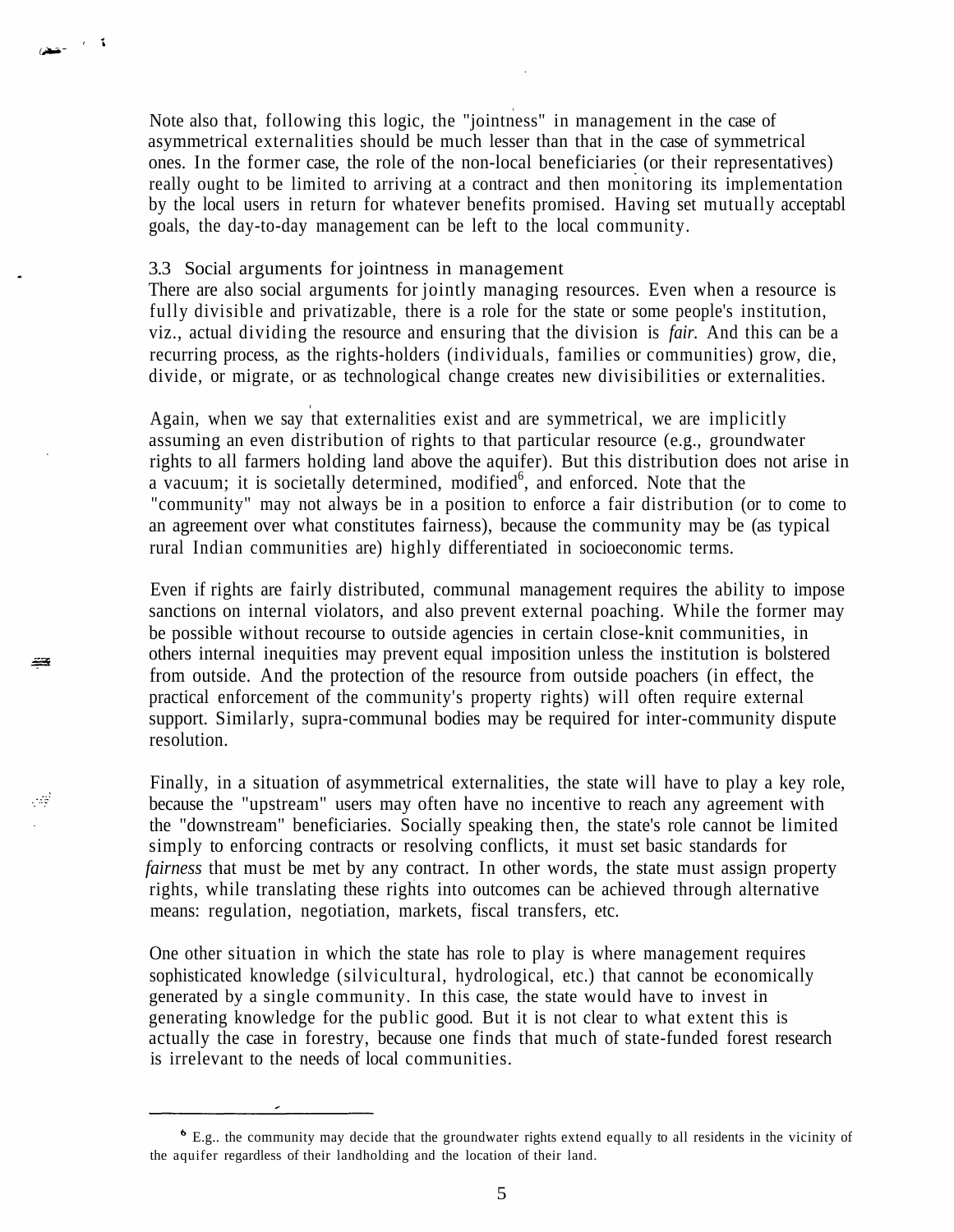## 3.4 **Deconstructing the notion of "state"**

 $\rightarrow$ 

æ

 $\mathbb{R}^2$ 

Although I have used the term "state" in the above discussion, I do not necessarily mean the state "as it stands today". Any perfunctory examination of the structures of the Indian state will indicate glaring contradictions with the principles of participatory democracy, accountability, and transparency, with very 'little theoretical or empirical justification for the degree of centralization of the legislative, executive and police powers that we see today in all sectors. Even the recent amendments to the Constitution and the subsequent setting up of 3-tiered Panchayati Raj institutions (PRIs) have resulted in only marginal corrections to this imbalance. Indeed, the forest sector (which has been almost entirely excluded from the schedule of the ambit of the PRIs) provides an extreme case of centralization: Forest Officers not only have very substantial discretionary powers for which they are answerable only at the state-level, but they also have been given police powers! In fact, however, there is no basis to the assumption that the national or state governments are the best or only levels of the state that can represent the "larger public" or "non-local" interests in forest management, or that only they can fulfill the role of ensuring local equity, enforcing property rights, resolving conflicts, or solving other market failures (like those of credit and scientific information).

To summarize this theoretical discussion, one must keep in mind that a) the indivisibilities and externalities of forest management span various scales from the individual to the global, b) the scales for "joint" decision-making should therefore also range from the individual to communities to river watersheds to the globe, c) socially too there may be certain arguments in favour of joint decisions at the village community and larger scales, but d) as far as possible, the jointness must be allowed to evolve naturally (the state should not arrogate to itself the role of representative of some fuzzy "public interest"), rather e) the role of the state should be restricted to (re-)assigning rights in the form of minimum entitlements and rules of process, enforcing them, conflict resolution, and solving problems of information, 0 this "state" must not be confused executive agencies like the forest department, nor should it be thought of only as the central and state governments; village, taluka or district-scale entities must be treated as full-fledged forms of the state, with certain exclusive policy-making, financial, judicial and police powers.

### **4. How joint management?**

Although there may be strong theoretical reasons in favour of some form of joint management, there may also be practical constraints to bringing about such an arrangement. I briefly discuss the main ones that have not only stymied current JFM programmes in many regions but will also have to be confronted if the more radical form of "joint" management proposed above is to be implemented.

#### **4.1 Elusive and complex nature of "community"**

Those arguing in favour of increased decentralization of natural resource management in general (Agarwal and Narain, 1989; Ravindranath and Gadgil. 1990; Rao and Gadgil. 1995) and forestry in particular (Poffenberger and McGean. 1996) have implicitly or explicitly assumed the existence of well-knit communities at the scale of a hamlet or revenue village. While not denying the existence of such communities in the past, I wish to point out the following.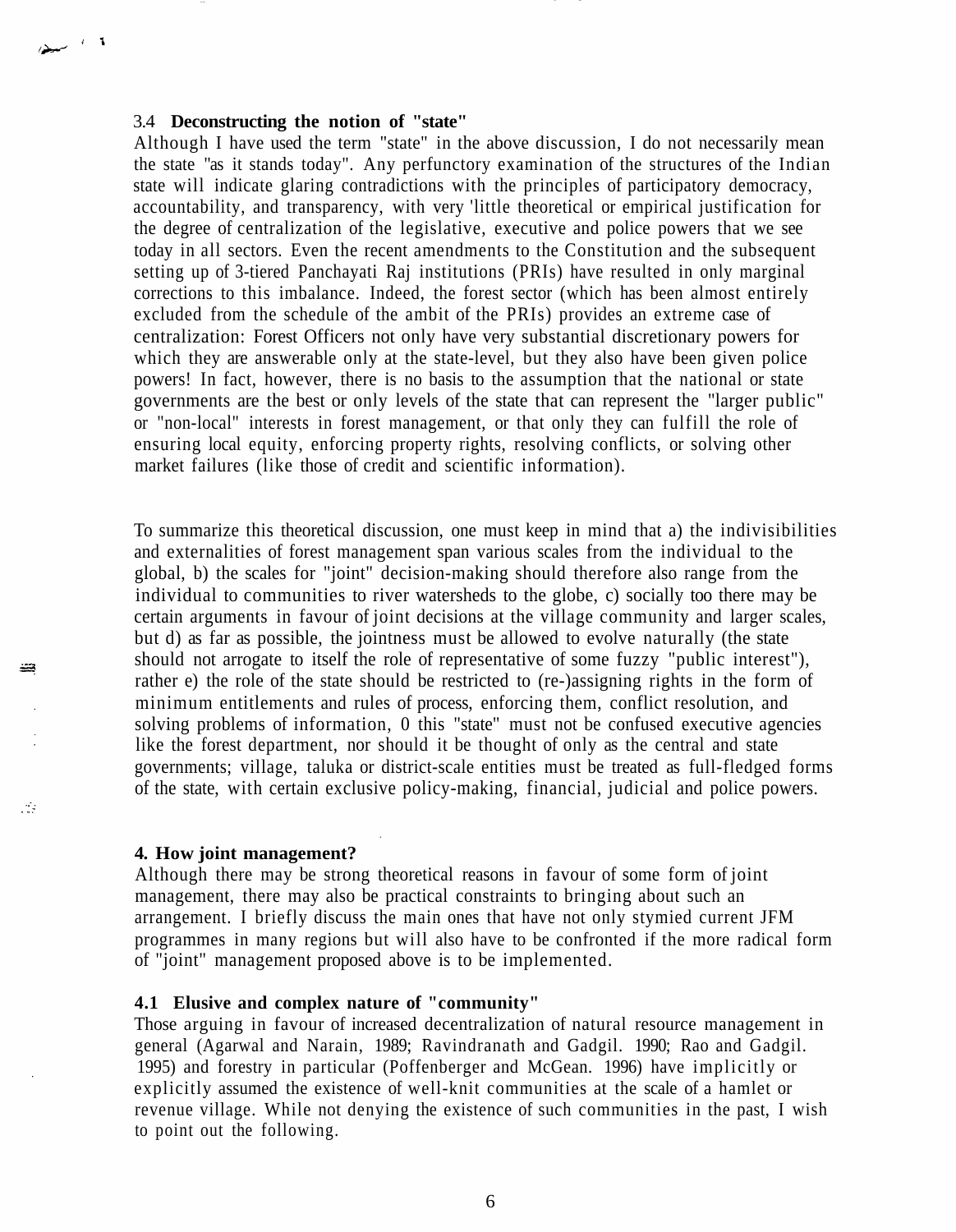(a) Geographical factors: In certain forested regions, including most of the Western Ghat, the physical geography and settlement patterns are such that the notion of a "village community" is much weaker than in villages of the plains. Mencher (1994) has shown this very effectively for Kerala. and we have noticed the same pattern in the entire Karnataka Western Ghats. Resource management is much more individualistic or clanbased at the most. This individualistic approach to management is reflected in the preponderance of individually oriented forest tenure regimes (such as *soppinabettas, kumkis* and *baanes)* recognized during the British forest settlement in the hilly region of the Western Ghats districts (Lele and Srinidhi, 1998). The transaction costs involved in getting these individualistic villagers to manage the forest communally would be high and (as discussed above) possibly unnecessary.

(b) Social differentiation: Just because a community is well-knit, i.e., there are many interdependencies amongst the members, does not imply that the community *as is* should take over forest management. Typical Indian village communities are highly differentiated economically and divided socially. While this does not mean that they are "unfit" for taking collective decisions, it certainly requires designing the institution in a manner that will ensure *fairness* in the face of these ground realities. To date, the strategies for this in most JFM programmes are in the form of "reservation" of seats for different communities/groups in the managing committees. These strategies will, however, be inadequate to correct many of the imbalances of power.

Given the above, it may be more efficient to assign certain basic minimum entitlements and responsibilities to *individual households,* and restrict the role of the village (or higher level) collective institution to monitoring of these entitlements and responsibilities. There is significant evidence of the success of such institutional models from China (Huang *et al.,* 1997), and there is also evidence from the Western Ghats that these institutions can, under certain conditions, result in sustainable forest management outcomes (Lele, 1993; Lele et al.,  $1998$ <sup>7</sup>.

(c) Globalizing economies and fragmenting communities

ة المستعل

æ

ain

Over the past hundred years or so, rural economies even in recently industrializing countries like India have undergone very dramatic changes. In particular, villagers are much more integrated into the exchange economy, engaged in producing for larger product markets, and participating in larger and sectorally specialized labour markets. As a consequence, the sense of "community" has declined dramatically.

Although one tends to believe that these changes are "exogenous" or "inevitable" outcomes of technological change, they are in fact the outcome of a co-evolution between technology, economic institutions, culture and politics. Deflecting these de-localizing trends will therefore require changes in the structure of economic and political institutions, something that beyond the scope of current JFM programmes, and something that cannot be achieved even by apparently comprehensive and sweeping reforms in the institutional arrangements for natural resource management as those suggested by Rao and

This is not to imply that current individualized arrangements are *the* most appropriate: as mentioned above, they have serious drawbacks from the point of view of social equity and hence result in unsustainable practices by the currently excluded populations.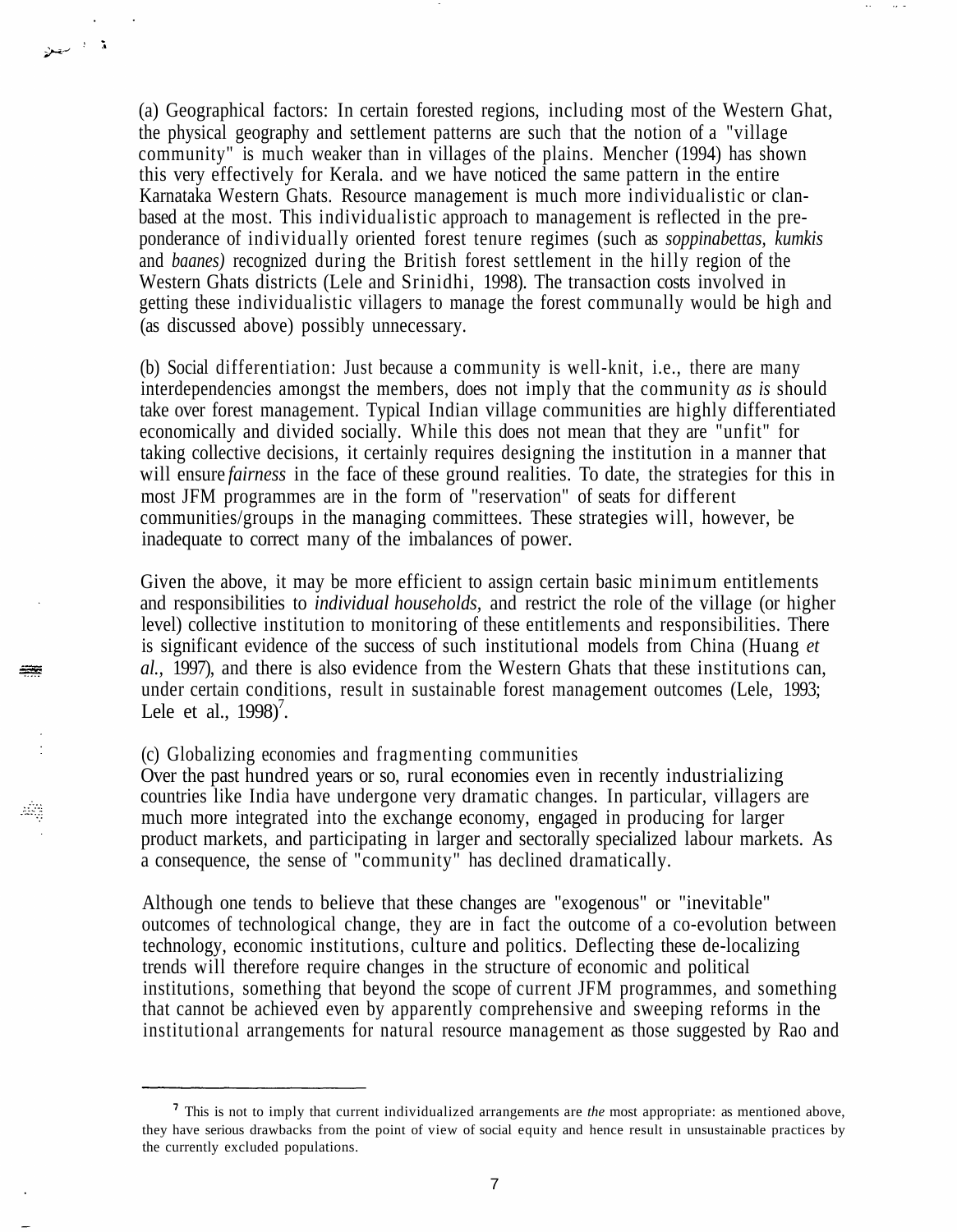Gadgil (1995, cf. Lele, 1996).

## 4.2 Problem of incentives

1.1 منعلا

÷

Furthermore, while ecologically speaking certain aspects of forest use may have indivisibilities, this does not in itself imply a symmetry in forest dependence of, and hence in incentives faced by, individual households. Indeed, the common assumptions of a general forest-dependence of all villagers, of dependence for similar resources, or (even when variations are acknowledged) of a greater dependence of the poor (Jodha, 1990), which implies that any improvement in forest condition will favour help the poor, need to be carefully examined.

## (a) Divergence in forest dependence:

Research in the Western Ghats has indicated that socioeconomic variables (such as agricultural landholding, livestock holding, control over tree and grass resources, social status and access to non-agricultural incomes) directly influence the type and extent of forest products consumed or demanded, the opportunity costs associated with participation in forest management, and the capacity to invest household labour and resources in forest protection or in technologies that reduce forest dependence (Nadkarni *et al.,* 1989; Lele, 1993; Lele, 1994; Lele *et* al., 1998). Not surprisingly therefore, it is has been found that the benefits from forests may go disproportionately to those households which have more of each (assets and access to labour), i.e., the better-off households.

to If these differences are to be corrected, the reallocation of rights that has  $\land$  take place under JFM must be not just a shift away from state control towards community control, but also away from inequitable individual assignments to more equitable assignments, and indeed attempt to compensate for existing inequities in access to agricultural land.

(b) Declining dependence and competition with agriculture:

Finally, there appears to be a secular declining trend in the dependence of all households with the forest is changing with the changes occurring in the economy, particularly in agricultural, animal husbandry, housing and medical technologies, and increased monetization of all activities, including the availability of non-land-based jobs. For example, the introduction of gobar gas has almost eliminated dependence on fuelwood for better-off households in the Western Ghats, without increasing their dependence on forests for fodder proportionately—fodder requirements are often met from agricultural waste or imported from outside the region. Landowners in Chickmagalur and Kodagu districts have, over the past hundred years, shifted into coffee cultivation on a very large scale\*. Since modern coffee cultivation does not require cowdung manure nor major quantities of leaf mulch, and since the pruning of shade trees on coffee lands yields substantial fuelwood, the coffee-cultivating households are no longer directly dependent upon biomass from forests outside their coffee lands (as they were when cultivating paddy or areca).

<sup>&</sup>lt;sup>8</sup> Land area under coffee cultivation is estimated to have expanded by 276% in Coorg district and by 85% in Chickmagalur district during the 110 year period between - 1880 and 1990 (various archival sources of Government of Karnataka).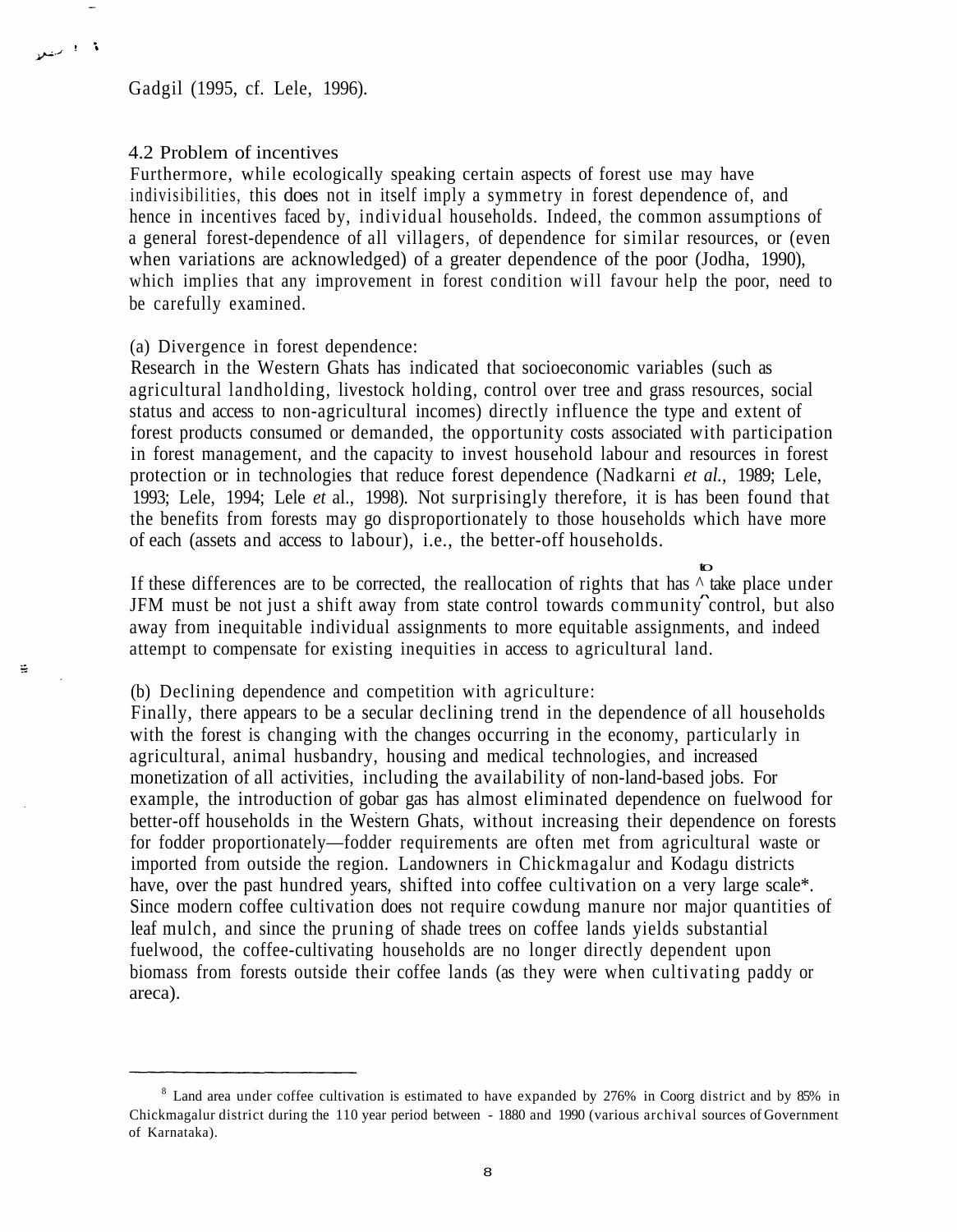Of course, much of this expansion of coffee cultivation itself has come at the expense of erstwhile forests. But this only further highlights the schizophrenic nature of the humanforest relationship in high forest areas where communities have made a transition to settled agriculture: while forests meet important subsistence and even some cash needs, forestry as a landuse competes with agriculture, especially for households that do not currently own cultivable land. They routinely "encroach" (or wish to encroach) upon the (often arbitrarily drawn) boundary between forests and agriculture. Indeed, legal/illegal conversion to agriculture is one of the biggest contributors deforestation in India (Bawa and Dayanandan, 1997). Not surprisingly, JFM programmes are already encountering conflicts over the issue of encroachments (Khare, 1996; Mitra and Correa, 1997), with some activists seeing JFM as a means to evict poor or marginal farmers and wanting instead to focus on regularization of encroachments (e.g., the stance taken by DISHA in Gujarat: Dhiraj Bhalani, VIKSAT, pers.comm.).

The strategy used in JFM to tackle the problem of insufficient incentives is to concede the right to local communities to harvest products not just for subsistence but also for income. The highly constrained manner in which these income rights have been implemented in practice—largely because of vested interests including the Forest Departments—is not the subject of discussion here. Suffice to say that the state has not actually yielded harvesting rights to the socalled "nationalized" minor forest products (Saxena *et* al., 1997; Saxena, 1997). In addition, however, I would argue that there is a need for a change at the conceptual level in the notion of property rights. As Bromley (1989) and others have argued, property is really a right to a benefit stream, which means that unless this benefit stream can actually be realized—in this case through fair prices in the market—one cannot say that property rights have really been transferred. This requires *inter alia* the removal of state *monopoly* marketing schemes and providing credit and price information to the local rights-holders.

# **4.3 Forest rights in the pre-JFM world**

لأرد الريفي

á

The British rulers took a philosophical position that all forests were state property and actually embarked upon a "forest settlement" to establish this in practice to serve imperial interests. Nevertheless, for a variety of reasons, the final picture of forest property rights is considerably more complex than the simple dichotomy of exclusive state control and open-access.

Consider the example of the Western Ghats region of Karnataka, which have been described in detail in (Lele and Srinidhi, 1998). In this region, while state-controlled or open-access situations form a predominant pan of the landscape of the state as a whole, there is a large variety of a forest tenure regimes that, as mentioned above, are essentially *individual* or group assignments constituting a significant portion of forested lands in all the Western Ghats districts.<sup>9</sup> These tenures provide exclusive usufruct rights in specific

<sup>&</sup>lt;sup>9</sup> We have distinguished 12 forms of individualised tenure and 5 forms of communal tenure. In Kodagu district (the erstwhile princely state of Coorg), by the end of the 1890s 160,495 ha of land were designated as b*aane* lands wherein the title to the land and often to the limber too was conceded to individual agriculturists. This works out to more than 60% of the total uncultivated (mostly forested) land at that time. In other districts, although the overall fraction of forest area in which such rights were conceded may look smaller (e.g., *6%* in Shimoga, 8% in Chickmagalur and *1%* in Uttara Kannada districts), the fraction is much higher if one looked at only the forest areas in the vicinity of human settlement (the only areas relevant to JFM). For instance, in Sirsi taluka of Uttara Kannada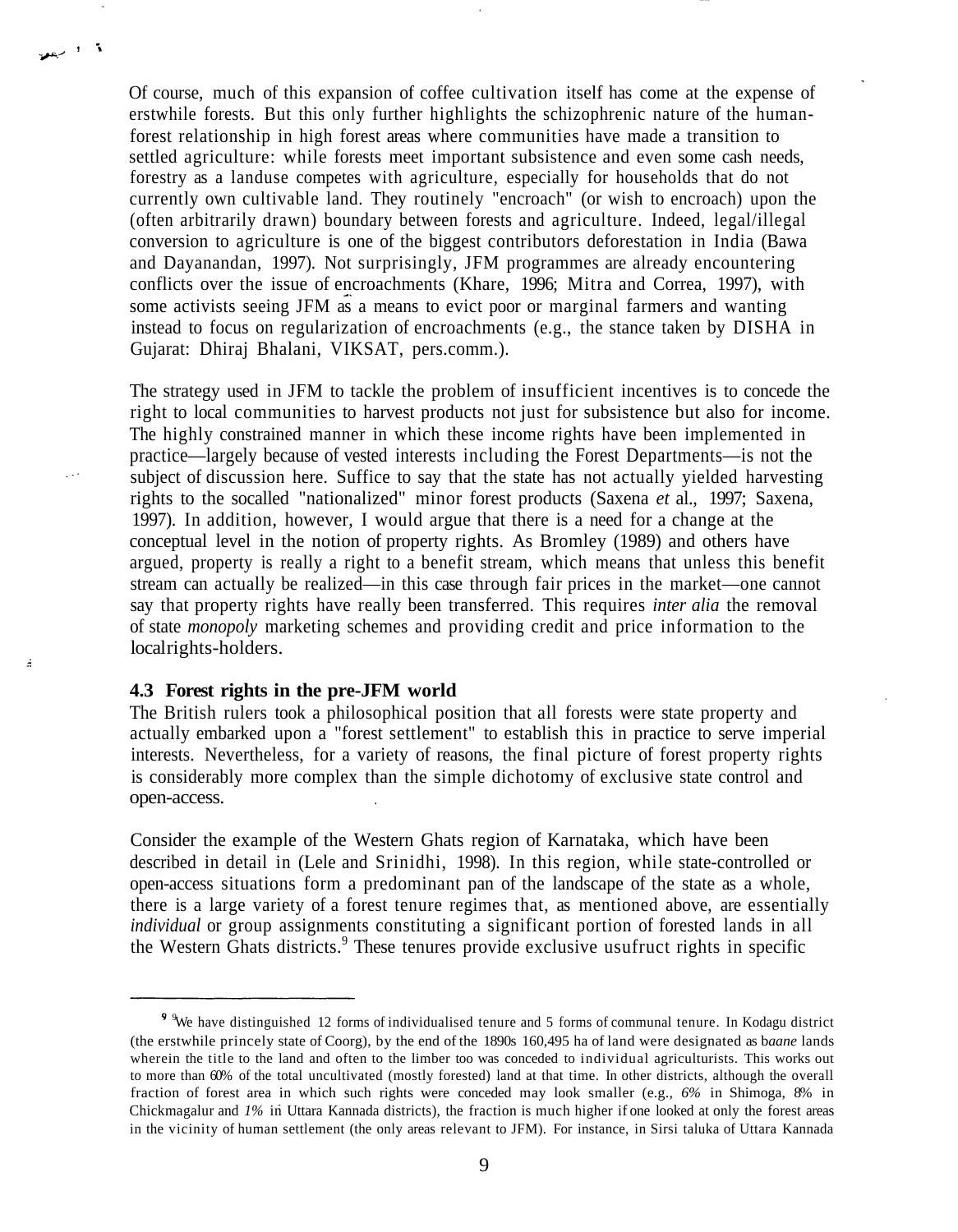forested patches to certain individuals or groups of individuals to virtually all forest produce except timber and sandalwood (the regulations regarding timber vary from tenure to tenure). However, as they are tied to the ownership of specific agricultural lands, the arrangements are always *inequitable*, albeit to varying degrees<sup>10</sup>.

To the extent that these tenures are being "sustainably" managed today, they constitute examples of alternative forms of "joint" management—contracts between the state and the individual—that could also achieve the environmental objectives of forest policy. But they also indicate how equity objectives have not only been sidelined but actually confounded by forest policy. On the other hand, seemingly pro-people concessions such as *nistaar* rights in Madhya Pradesh or Canara Privileges in Uttara Kannada pose road-blocks to decentralised management of forests, as they entitle residents of villages and towns far away from the forests to forest produce without contributing towards forest protection or regeneration (Sarin, 1996, p. 176).

These historical tenure regimes will constitute serious barriers to any attempts to revamp the distribution of forest rights and responsibilities between the state and the community. Worse, in the absence of a clear recognition of this on-the-ground complexity of forest access rights, the JFM programmes as they stand today may even become vehicles for further enhancing local inequities without making a serious dent in the sustainability problem: in Uttara Kannada district of Karnataka, households already enjoying *soppinabetta* privileges in 20-40 acres of forest per household are using JFM to shift their fuelwood pressure to JFM lands and have begun growing timber trees on their soppinabetta lands (Mitra and Correa, 1997).

Eventually, the JFM orders will have to be substantially modified to bring all these lands under its ambit in some manner. But this cannot be done through executive orders, it will require *legislative changes,* because most of the existing rights and privileges are mentioned in the state Forest Acts and Rules. This implies that the existing state forest acts, rules and manuals will have to be completely revamped.

# 5. Summary and concluding remarks

 $\sim$  1.3

Ξ

1 have outlined above the limitations in the conceptual model of JFM (as distinct from lacunae in its practical implementation on the ground and the political economy of this implementation). I have indicated that the limitations arise from incomplete understanding of the theory of institutions for environmental management as well as the empirical nature of the people-forest relationship in parts of rural India. This discussion is not meant to suggest that the successes that have been observed so far in JFM—be they in West Bengal, Orissa, Gujarat or elsewhere—are spurious. Nor is it an attempt to romanticize community

district, *soppinabetta* privilege lands account for *22%* of public land when villages in the upper 3 quartiles of population density are considered.

<sup>&</sup>lt;sup>10</sup> In Uttara Kannada district, only owners of arecanut orchards were given usufruct rights to large patches of forest (in the ratio of 8 acres of forest for every acre of orchard), while in parts of Shimoga and Chickmagalur districts, all landowners have such privileged lands hut the ratio is higher for arecanut orchard owners than for paddy cultivators. The assignments are even more generous but much more random in Kodagu district. Nadkarni *f t al.* (1989) have described in detail the inequitoas economic implications of such assignments.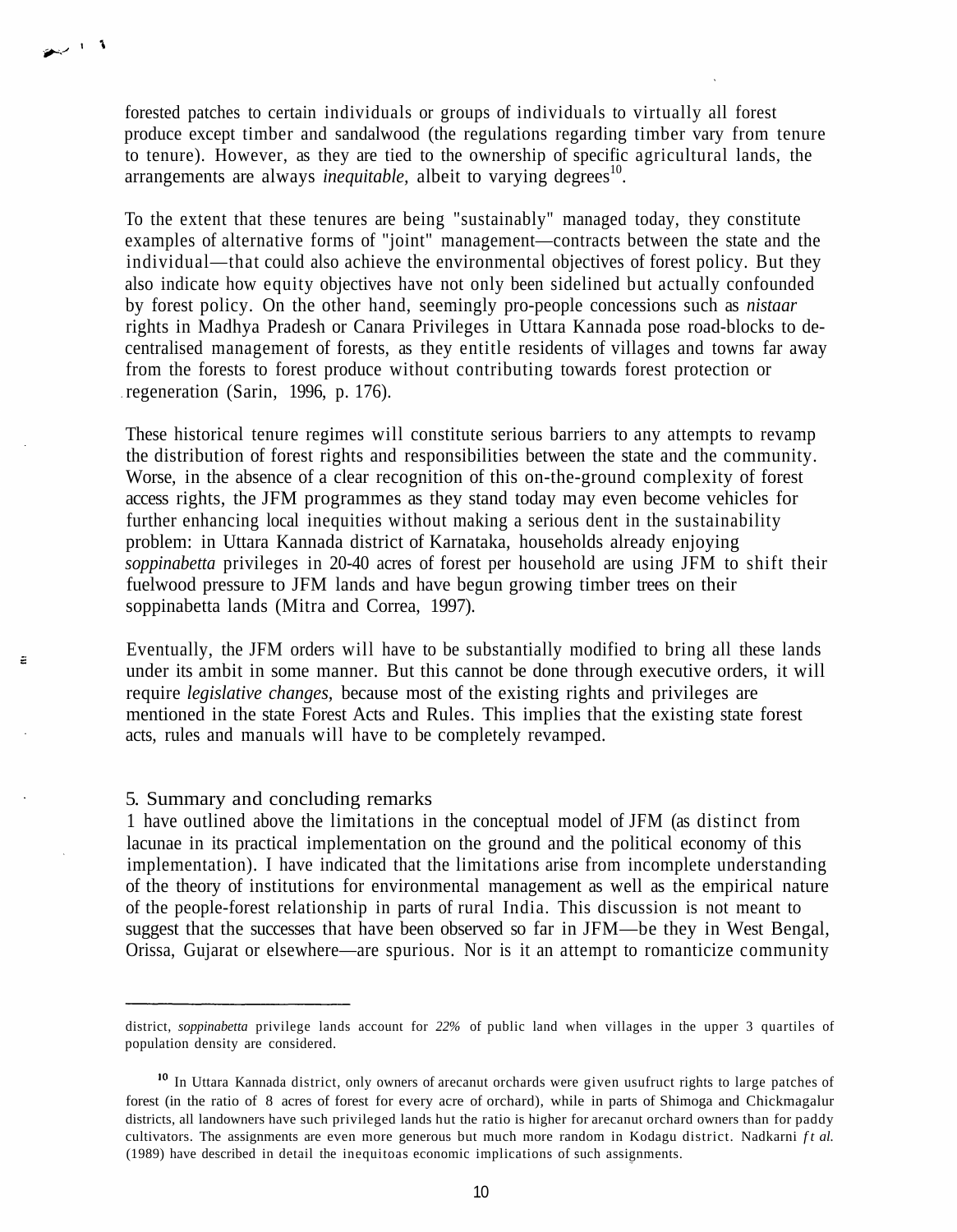forestry, which indeed constitutes a significant fraction of the cases in the abovementioned three states. Rather, it is an attempt to imagine the extrapolation of JFM or community forestry to the rest of the country, to anticipate the problems that might crop up and to attempt to understand the conceptual limitations of the current notion of JFM that might lead to such problems. I conclude by pooling the individual suggestions made above into some kind of a whole, with the disclaimer that it is not meant to be the final answer but meant to provoke a debate.

ه ال

₩

Ã

The broad principles for organizing overall forest management (joint or otherwise) that emerge from the above discussion may be summarized as follows:

1) There should be a three-tier structure of forest rights: individually assigned usufruct forests, village community forests, and district forests, with the district-level state being the "record keeper" of all land rights. The rights of the individual should progressively attenuate along this gradient, as also the level and kind of landcover and vegetative manipulation permitted. None of these patches should permit alienation of the land. 2) The individual assignments should be as equitable as possible. Where iniquitous individual assignments already exist, the imbalance should be redressed through a combination of scaling back the extent of the assignments, taxing the excess assignments, or compensating the others through increased income rights in community forests. 3) The allocative role<sup>11</sup> of community-level (or higher level) organs of governance should not be confused with the productive role of cooperation. Thus, the village forest committees as they exist today should typically be split up, with their allocative and policing roles being taken up by village panchayats and the productive role—which involves day-to-day decisions about resource management—being left to individuals or *self-selected* collectives of where individuals pool their labour, their productive assets (assigned forest patches, community forest and other capital), and/or forest produce for marketing as they deem fit. Individuals should nevertheless have the right to market the produce from their individual patches without the help of these cooperatives. But all landrelated commercial activity (forest-related or agriculture-related, cooperative or individual) must pay some taxes to the village panchayat.

4) The district-level state body must provide, in addition to conflict resolution and rights enforcement, credit facilities, marketing information, and technical support. It must directly control the police, the forest technicians (currently what is the forest department), and other executive arms of the state. It should directly manage district forests only where local communities declare their inability to do so.

5) Higher levels of the state must not directly interfere in forest management, they must simply act as federations of the district-level bodies with powers to legislate about and enforce basic minimum environmental and social rights, e.g., the rights of downstream watersheds.

It must also be borne in mind that JFM or any of its alternative forms are not simply means to "efficiently" achieving simple-minded objectives of "greening India" or "reforesting degraded forest (department) lands" or "reaching and maintaining 33% forest cover" or "successfully protecting existing natural parks". The restructuring of forest

سا مبران

<sup>&</sup>lt;sup>11</sup> Allocation here is not meant in the sense of day-to-day distribution of benefits or profits but rather the act of assigning initial property rights, determining who is to be included and who is to be excluded from certain resources, and in general determining what distribution of costs and benefits is fair or unfair.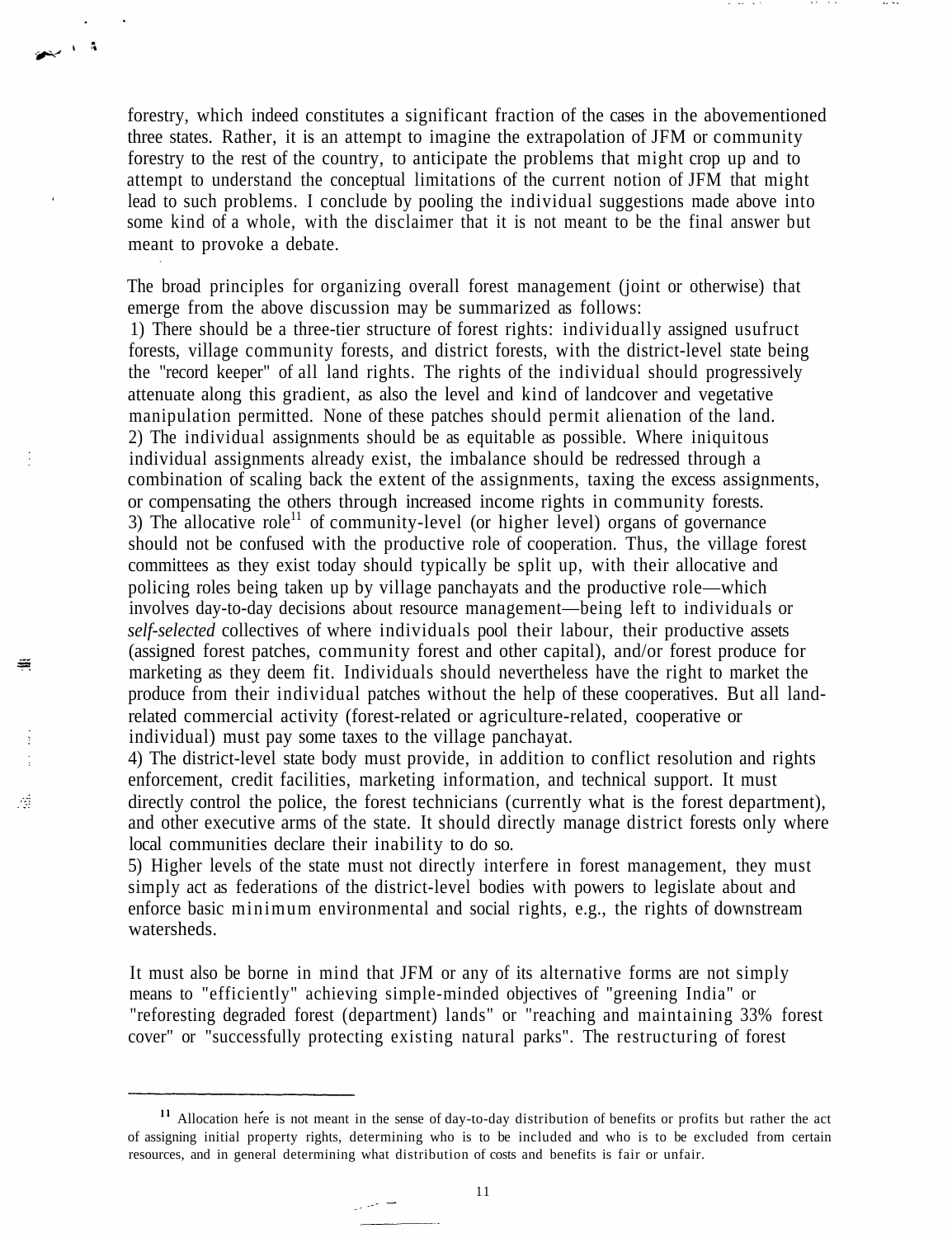management institutions also requires a socially broad-based debate and redefinition of societal goals and environmental boundary conditions required to achieve them, including the role of forests. This in turn will require the dissemination and broad social acceptance of information on the magnitudes *and* distribution of the benefits and costs—including the various externalities mentioned above—of all the different ways of managing forested (and erstwhile forested) lands—as forests or otherwise. Local communities, their individual constituents and their neighbours will have to arrive at consensual criteria for deciding which part of a village's land area can be brought under which kind of land use—ranging from full protection through limited "disturbance" to various combinations of forestry and non-forestry activities. The concept of "joint" forest management must thus be rooted in an understanding of the environmental and social reasons for and constraints in "jointness" in its different forms for it to be applicable to the larger Indian landscape.

### Acknowledgements

 $\rightarrow$ 

ä

÷

This paper is based on theoretical and empirical insights gained as a pan of a 3-year study on "Linking Ecology, Economics, and Institutions of Forest Use in the Karnataka Western Ghats" being conducted by the Institute for Social & Economic Change in collaboration with the Pacific Institute for Studies in Development, Environment and Security, USA. Financial support for this study comes from the John D. and Catherine T. MacArthur Foundation, USA under their World Environment & Resources Program, and is gratefully acknowledged. I am also grateful to M.V.Nadkarni and participants in the IRMA workshop for comments that have helped in revising the original draft.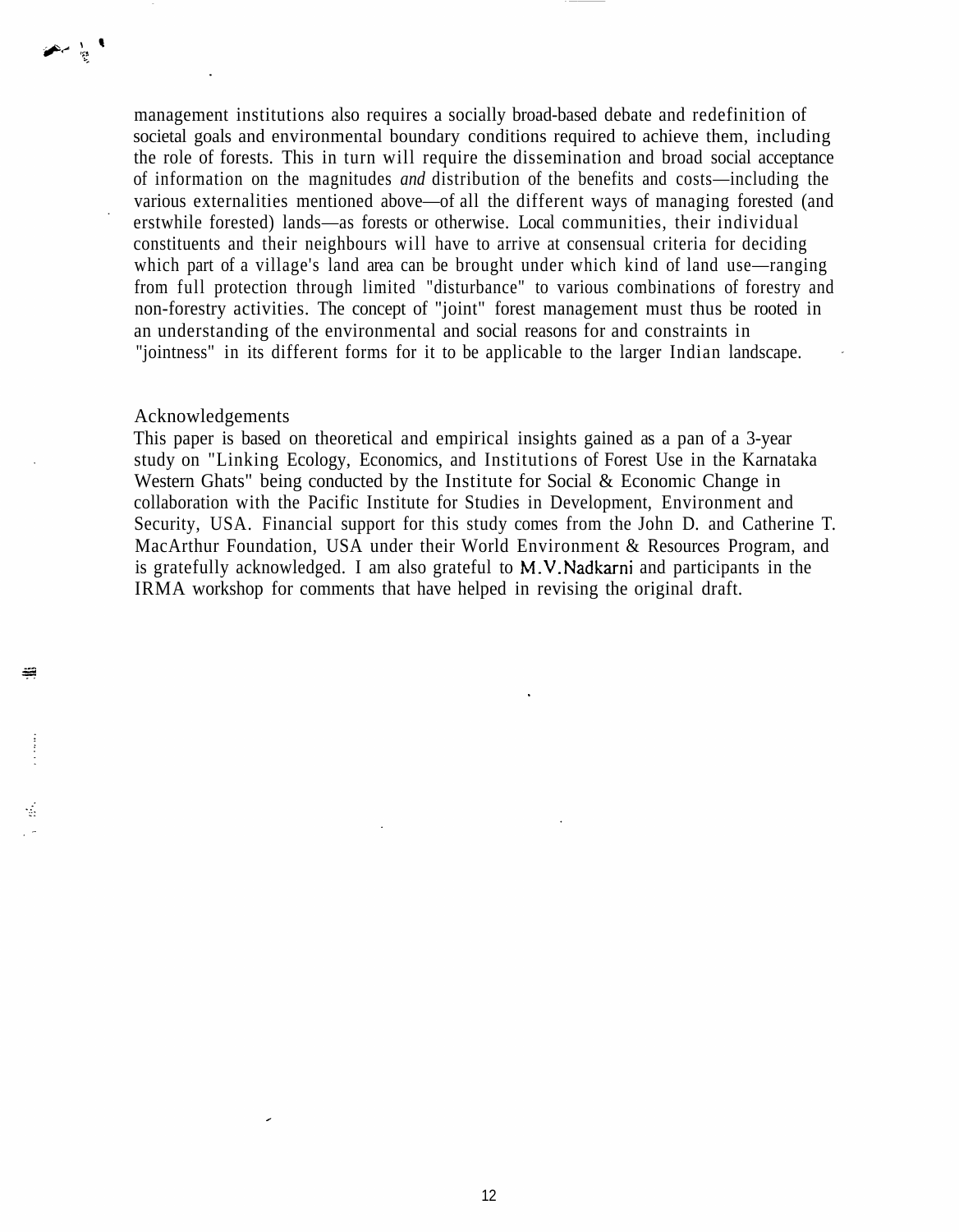المرش المنظمي

æ

ia.

- Agarwal, A. and S. Narain, 1989, "Towards Green Villages: A strategy for environmentally-sound and participatory rural development". Centre for Science & Environment, Delhi, 52 pp.
- Arnold, J. E. M. and W. C. Stewart, 1989, "Common Property Resource Management in India", Ford Foundation, New Delhi, 72 pp.
- Bawa, K. S. and S. Dayanandan, 1997, "Socioeconomic factors and tropical deforestation". Nature. 386(6625): 562-563.
- Bromley, D. W. and M. M. Cernea, 1989, "The management of common property natural resources: Some conceptual and operational fallacies". The World Bank, World Bank Discussion Papers no. 57, Washington, D.C., 66 pp.
- Fisher, A. C., 1981, Resource and Environmental Economics. Cambridge University Press, London.
- Huang, J., S. Rozelle and F. Qiao, 1997, "Environmental stress, land tenure and forest development: A case study in Southwest Forest Region in China", MacArthur Foundation Eastern Himalayas and South Asian Grantees Meeting, Kunming, China,
- Jodha, N. S., 1990, "Rural common property resources: Contributions and crisis", Economic and Political Weekly. 25(26): A65-A78.
- Khare, A., 1996, "ODA's review of participatory forest management: WGFEP, India (draft)", Overseas Development Agency, India Office, Delhi, Consultancy report.
- Lele, S., 1993, "Degradation, Sustainability, or Transformation: A case study of villagers' use of forest lands in the Malnaad region of Uttara Kannada district, India", Ph.D. Thesis, Energy & Resources Group, University of California, Berkeley.
- Lele, S., 1994, "Sustainable use of biomass resources: A note on definitions, criteria, and practical applications". Energy for Sustainable Development. 1(4): 42-46.
- Lele, S., 1996, "Environmental governance". Seminar. 438: 17-23.
- Lele, S., G.Rajashekhar and R.Jalajakshi, *et al.,* 1998, "Forest rights and outcomes: Case studies from the Karnataka Western Ghats", Institute for Social &. Economic Change, Bangalore, Working Paper.
- Lele, S. and A. S. Srinidhi, 1998, "Forest rights in the Karnataka Western Ghats: A compendium and framework for analysis". Institute for Social & Economic Change, Pangalore, Working Paper.